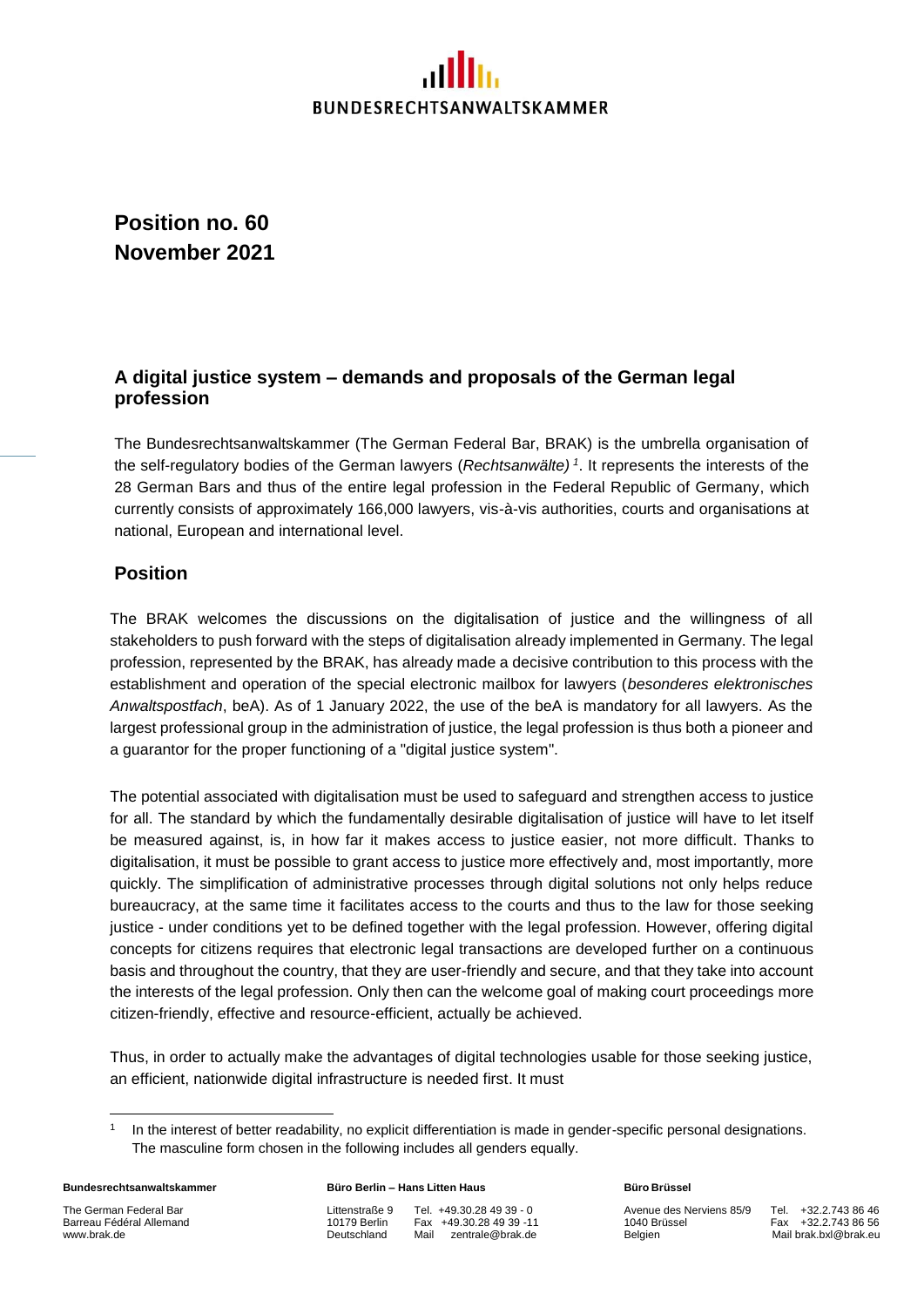also be ensured that all citizens can use the services of the justice system in an IT-secure and data – protection compliant manner. It is also indispensable that those seeking justice can consult a lawyer at any stage of the proceedings, if they so wish. Digital solutions must also be directly usable by lawyers for their clients. This is because lawyers - unlike digital query systems - carry out preliminary checks, provide comprehensive individual advice to citizens and separate the essential from the nonessential in advance: they give the potential claim the right direction, which in turn reduces the burden on the courts.

#### **The BRAK therefore calls for:**

- **1. better equipment and technical infrastructure throughout the country,**
- **2. consistent implementation and further development of electronic legal transactions,**
- **3. establishment of a justice portal and**
- **4. use of digital procedures to strengthen access to justice.**

**The BRAK furthermore strongly opposes:**

**5. the introduction of structured templates for written party submissions (***strukturierter Parteivortrag***)**

**and puts forward considerations on** 

**6. the use of artificial intelligence.**

\*\*\*

**The BRAK's demands and proposals in detail:**

#### **1. Equipment / technical infrastructure / organisation of the justice system**

- Plans regarding digital proceedings take the second step before the first: The justice system's shortcomings – in terms of technology, staff and material equipment – must not be shifted onto the backs of the legal profession and the parties by providing the courts with 'digital means to reduce their workload'. The technical equipment is still not satisfactory everywhere and, moreover, is not being used sufficiently, which is impressively demonstrated by the BRAK's COVID 19 surveys. They show that the position papers of the BRAK's working group on safeguarding the rule of law have still not been sufficiently implemented. Also, some of the judicial system's specialized IT procedures (*Fachverfahren*) have not yet adequately implemented the legal requirements.
- IT procedures used in the judicial justice system must be adapted to meet the requirements of electronic legal transactions. Essential points here are the direct accessibility of the competent judge or public prosecutor by means of electronic legal transactions and the daily update of address data in the IT procedures by linking them to the identity management system SAFE's directories (Secure Access to Federated e-Justice/e-Government). It is not acceptable that, at many courts, messages transmitted via the beA reach the judge more slowly than fax messages and that the beA designated in a particular case (§ 130 no. 1a Civil Code of Procedure, *Zivilprozessordnung*, ZPO), is neither registered nor addressed with regard to transmissions and service in the IT procedure.
- In principle, a national standardised videoconferencing system that also enables confidential exchanges between lawyers and their clients would be welcome.
- On the part of the justice system, a rapid transition to the active use of electronic legal transactions is necessary; procedural management must be improved, a demand the BRAK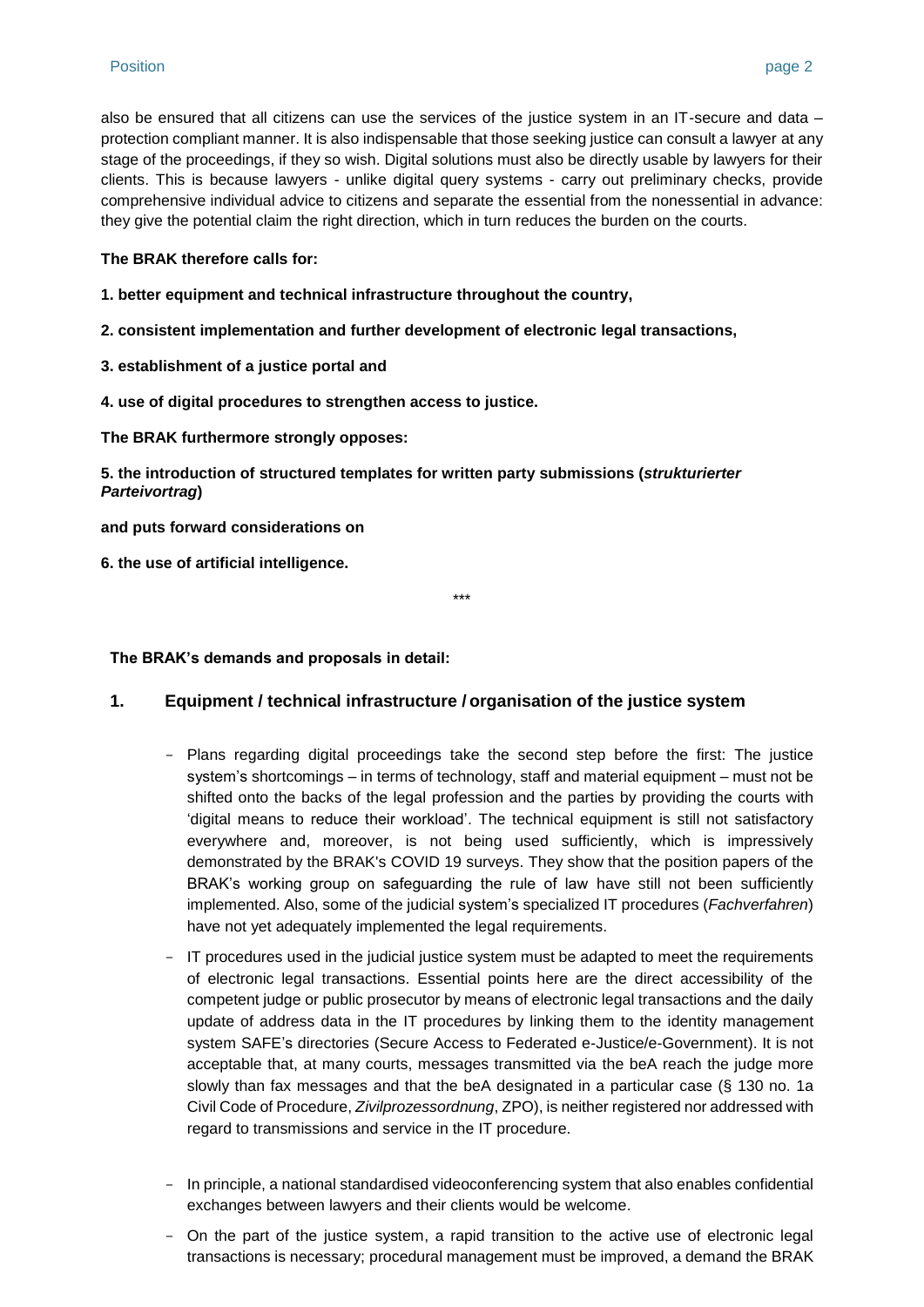#### Position page 3

has made repeatedly in recent years.

- Within the justice system, organisation must be more strongly oriented towards increasing digitalisation. This includes, inter alia, a nationwide provision of training courses on the use of electronic legal transactions, sufficient user support as well as the introduction of concepts that ensure that electronic incoming mail reaches the responsible processors (judges, public prosecutors, registry) directly and electronically.

#### **2. Electronic legal transactions**

Electronic legal transactions must be implemented consistently and further optimised continually. On the part of those seeking justice, the goal should be a procedure optimised to the lawyers' needs. For the courts, this would offer the advantage of facilitating their work since the facts and the legal questions of a case would be prepared by lawyers and because they would communicate with the help of communication tools they have developed in a coordinated process, adapted to the respective requirements. The focus of all considerations must be safeguarding access to justice for all those seeking justice and whose interests are represented by the legal profession. Electronic legal transactions must therefore only have a function that serves this principle. The administration of justice must remain human, so that citizens continue to accept it. Therefore, in addition to electronic communication, direct person-to-person communication is important. In this respect, the following must be taken into account:

- The legal profession is part of electronic legal transactions and must be involved in its further development. Therefore, it is imperative that requirements regarding the legal and technical implementation of the administration of justice's digitalisation are not drawn up by those who are responsible for the digital technology, but by those who effectively practice the administration of justice, i.e. judges, judicial officers, registrars, lawyers and notaries. Specifications regarding the format of electronic documents sent by the legal profession must be developed together with the legal profession and must not be prescribed unilaterally by the judiciary.
- In a consultation paper published on 15 October 2021, the future federal government maintained:

*"The administration is to become more agile and more digital. We will consistently view it from the citizens' perspective. We will always take into consideration adequate digital applications and implement them. To this end, we want to subject laws to a digitalisation check. The federal government's digital policy strategy will be redesigned (including AI strategy, data strategy, blockchain strategy). Competences within the federal government will be reorganised and bundled. We are committed to driving forward the gigabit expansion."*

In this respect, the BRAK calls for the legal profession to be involved in the envisaged digitalisation check, which the BRAK also considers as urgently needed. In order to carry out digitalisation checks, especially with regard to the adjustment of substantive and procedural provisions to electronic legal transactions and their further development,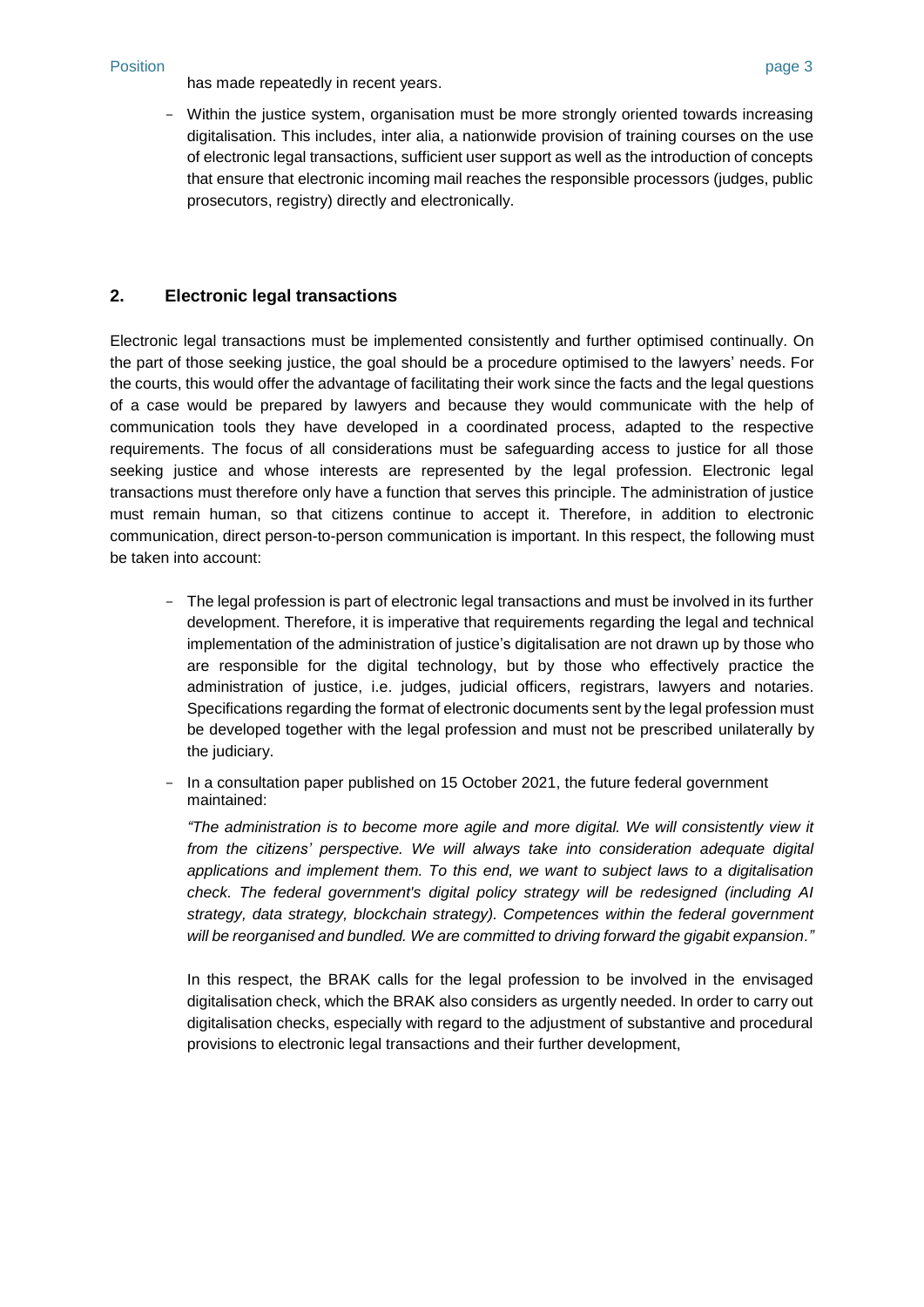an expert commission consisting of representatives of the federal government, the *Länder*, the judiciary and the legal profession should therefore be established, which will develop concrete proposals for amendments based on practical experience.

- The BRAK already suggests the following as possible **topics** for this expert commission, which is to be set up with the involvement of the legal profession:

Further adjustments in procedural and substantive law must be discussed: Questions of service must be clarified, special features in summary proceedings must be determined, questions regarding the submission of originals, copies and certified copies must be resolved. Further questions arise with regard to the digitalisation of the law on compulsory execution, the review of written form requirements in substantive law, with regard to electronic court cost advances, with regard to the introduction of electronic evidence, the preparation of verbatim minutes, possibly using voice recognition systems, etc. The BRAK is happy to discuss these issues at any time.

- Furthermore, thought should already be given to further technical developments, especially with regard to the practical adaptation of formalities (formats, structural data, etc.), the exchange between counsel and the courts via communication platforms, e.g. on postponements, delays, applications for extensions of time limits, etc., which are connected to the EGVP infrastructure (Electronic Court and Administration Mailbox, *Elektronisches Gerichts- und Verwaltungspostfach*, EGVP). A filing platform for uploading and downloading electronic documents should be developed which makes the transmission of electronic documents in a ratio of 1:1 dispensable, without this entailing joint work on the documents ("online court file").
- In particular on the topic of communication platforms, the BRAK notes the following with regard to issues that are currently being discussed more intensively:

We broadly welcome the establishment of an electronic "chat platform" (*elektronischer Nachrichtenraum*). Care is to be taken though to design this chat platform in such a way that lawyers can effectively work with it and the use of this chat platform must not be mandatory. It must not be another communication channel that requires monitoring. All parties to the proceedings should receive a notification as soon as a new message has been posted on the chat platform. Access to the e-file should be made possible and expanded. A connection of such a chat platform to the EVGP infrastructure, including access via the beA, seems to be reasonable and appropriate.

In this context, the use of the judiciary's file inspection portal should also be expanded. Lawyers should be increasingly enabled to access the electronic file by making it available on the file inspection portal, which will be connected to the beA system in the near future. Access should not only be granted to the courts' procedural files, but also to supporting files provided by public authorities, files of the previous instances or electronic evidence.

#### **3. Creation of a justice portal**

The objective to facilitate access to justice by creating online portals and virtual legal application offices (*Rechtsantragsstellen*) for those seeking justice, is an effective way to achieve greater proximity to the citizen; it is thus a welcome objective.

- In this context, all parties to the proceedings must have access to all proceedings, including proceedings before the register courts.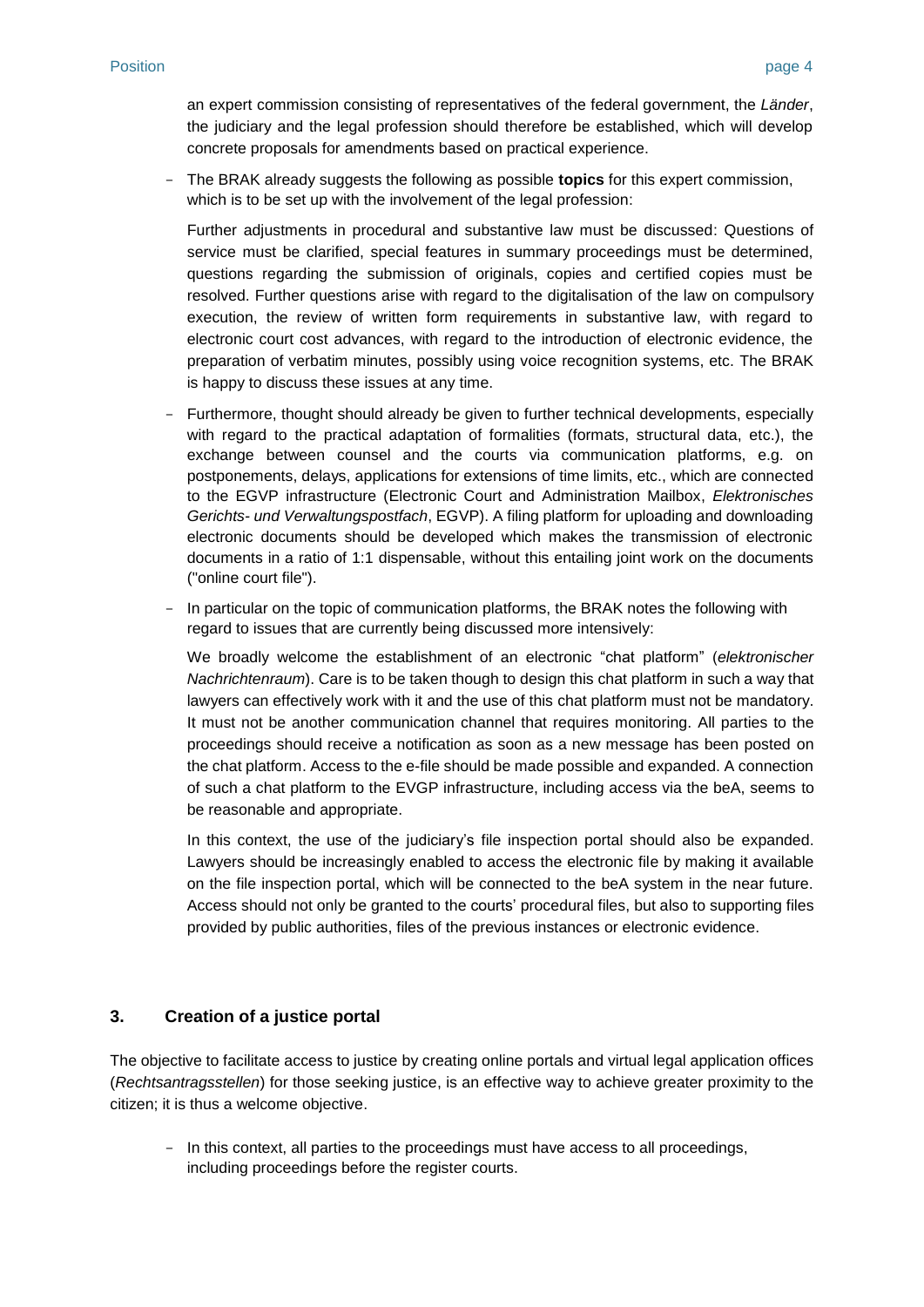- It is imperative to avoid the exclusion of individual population groups. Since the use of a justice portal requires knowledge in the use of digital media, a suitable terminal device and knowledge of German, the analogue system must remain available as an alternative option for all citizens who do not meet the technical and/or language requirements.
- Necessary pre-structuring and filtering must not lead to a restriction of the right to be heard with regard to consumers who have not received any advice.
- Online portals or virtual legal application offices must only be offered in areas where there is no obligation to consult a lawyer. Moreover, It must be possible to consult a lawyer at any time.
- Justice portals and virtual legal application offices must be clearly distinguished from lawyers' advice and legal advice centres (obligation to inform and to explain) and must provide clear information that online legal application offices must not provide legal information. There is an express duty to inform the citizen.
- The following applications which already exist or are yet to be developed, should be integrated into the justice portal: online proceedings, video hearings, a file inspection portal, a platform for submissions, a register of legal titles, a register of powers of attorney, databases etc..
- Secure authentication to the system (using the SAFE directory and the EGVP infrastructure) must be ensured.

#### **4. Digital proceedings**

#### **4.1 Hearings through videoconferencing**

- When designing and implementing justice portals or virtual legal application centres, it is imperative to involve lawyers in order to avoid that the justice system becomes too one-sided and anti-consumer in nature.
- The use of hearings via videoconferencing in civil courts and specialized courts should be intensified. An exception must be made with regard to criminal law. This is required in particular by the overriding importance of the principle of immediacy.
- There must be an entitlement to a video hearing if the parties as controllers (*Parteiherrschaft*) of the civil process (civil proceedings = party proceedings) agree to a video hearing and no witness examination is scheduled. Evidentiary hearings with witness and expert hearings are to take place in presence, on the basis of a general rule subject to exceptions, unless all parties involved give their consent to the video hearing or an exception is provided for by law. In such cases, it is necessary to make procedural adjustments.
- Whether the court may move to another location, i.e. outside the courtroom, is a matter to be discussed with the participation of the legal profession; it is vital that the decision-making court, in its respective composition, can be seen in full, that the background is professionally designed and that modern technical equipment as well as good image and sound transmission are ensured.
- As far as virtual hearings are concerned, the participation of the public must be ensured. One suggestion to be taken into consideration would be to make the virtual hearing accessible by means of a live stream in the courthouse.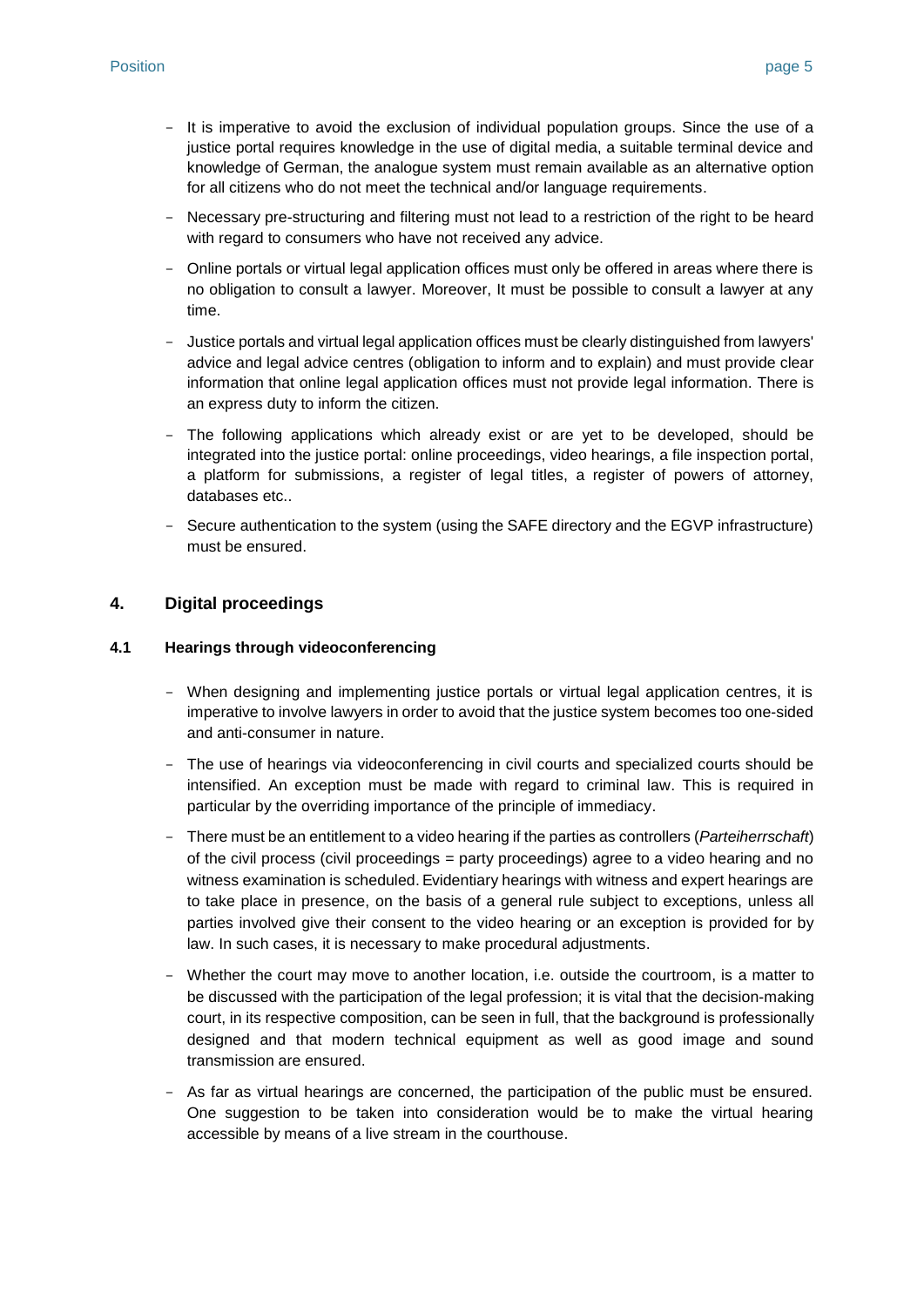- The imperative preparation of a written verbatim report is generally welcomed in cases where the content has not already been recorded in the framework of a virtual hearing and is thus not known. The court should still be able to draft its own verbatim report of the outcome of a settlement hearing, for example. In judicial criminal proceedings, however, the documentation in relation to main proceedings must be produced in the short-term, considering there might be an appeal.
- Break-out rooms must be provided to ensure deliberations between the parties and their counsel remain confidential.
- In terms of the law on costs, we call for the deletion of no. 9019 of the Annex to the German Court Costs Act (*Gerichtskostengesetz - Kostenverzeichnis,* GKG-KV), in order to provide more incentives to participate in video hearings.

#### **4.2 Online proceedings**

- Online proceedings lend themselves especially to consumer protection cases, in particular cases that are straightforward, standardisable and characterized by a low threshold. In order to determine suitable areas of law and potential types of proceedings, a legal definition is needed, which at the same time establishes legal certainty with regard to areas of law that are unsuitable from the outset.
- The jurisdictional amount in dispute for online proceedings should initially be based on the limit provided by § 495a of the Code of Civil Procedure (600 euros), since according to the German Federal Statistical Office, in 2019, the amounts in dispute in cases settled by district courts were below 600 euros in 34.7% of the cases. An adjustment at a later stage may have to be discussed on the basis of experience.
- It must be possible to call in a lawyer at any stage of the proceedings. In addition, it must also be possible for lawyers to use online procedures, for example by means of a "lawyer button".
- There must be no obligation to use online procedures. Analogue alternatives must be maintained for those who lack the technology that is necessary to use digital solutions. This is the only way to ensure equal access to justice for all population groups. It must be possible to switch to the analogue alternative at any time without justification (opt-out).
- The legal profession, as experts in practicing the law, must be involved in designing all input and query masks. Where the parties are represented by lawyers, care must be taken in relation to query systems to ensure that the party submissions are not subject to a given structure.
- The transition from the online procedure to the regular procedure must be possible at any time under clearly defined conditions; a low value in dispute is not synonymous with limited case complexity and simple structure.

#### **4.3 Use of chatbots by legal application offices (***Rechtsantragsstellen***)**

There are no fundamental objections to the use of chatbots for legal applications, as long as the following aspects are taken into account:

- Citizens seeking justice must be adequately informed at all times about the use of AI-based "guidance systems".
- The use of chatbots must only serve to optimise and accelerate formal application processes.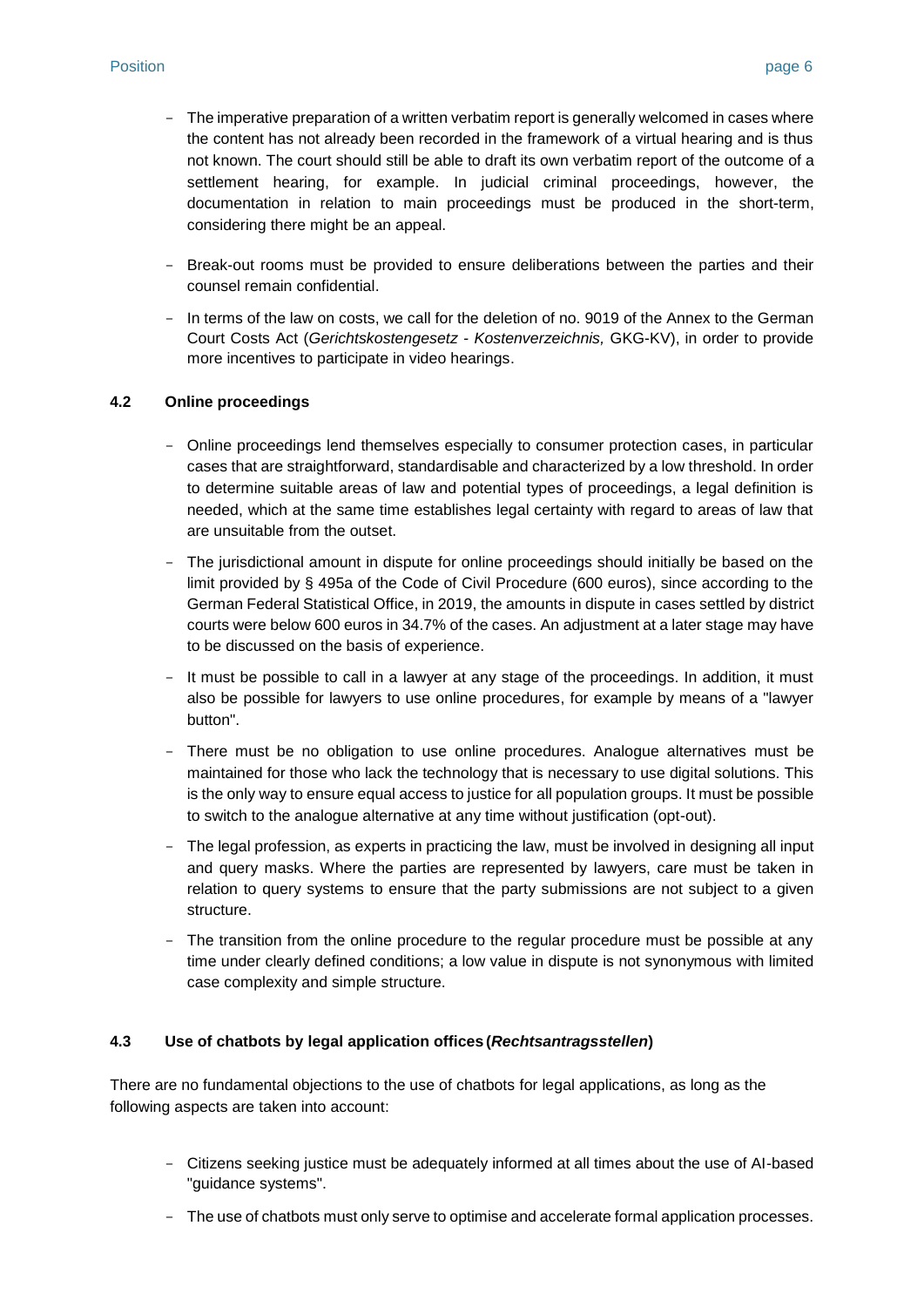- The court itself must not provide legal advice via the chatbots.
- The possibility of consulting a lawyer must be pointed out at every stage of the proceedings.
- The use of chatbots must not lead to an introduction of pre-structured submissions through the backdoor. It must remain possible to make longer submissions should a party wish to do so. Otherwise, the party's particular legal situation would not be taken into account adequately.
- Query and input masks must not lead to an inadmissible restriction of the right to be heard as provided under Article 103 (1) of the German Basic Law (*Grundgesetz*, GG) by limiting the possibilities to pursue justice to the options dictated by the justice system. For citizens who lack the technical infrastructure to use the justice system's online access, it must remain possible to go to their local legal application office.
- This must also apply to applications for legal advice aid (*Beratungshilfe*).

#### **5. The BRAK firmly rejects the introduction of the 'structured submission'**

- We reject the introduction of a basic document (*Basisdokument*) since this would entail an infringement of the right to be given a fair legal hearing as stipulated in Article 103 (1) GG, of the principle of production of evidence (*Beibringungsgrundsatz*) and the principle that the parties delimit the subject-matter of proceedings (*Dispositionsmaxime*). A structured submission would not lead to more efficiency either, since the courts would have to monitor submissions and check for changes to the proceedings (modification/withdrawal of claims) continuously, which requires a considerable amount of time and effort. Moreover, the development of the facts relevant to the decision must remain an original task of the civil judge and must not be transferred to the legal profession.
- As an alternative, the BRAK proposes an (electronic) schedule of annexes, i.e. a separate document next to the pleadings, presenting, for example, party submissions including suggested evidence and annexes in chronological order. By establishing an index of keywords, an increase in processing efficiency could be ensured.

#### **6. Use of artificial intelligence (AI)**

Proposals to improve and develop digitalisation must go beyond considerations of online procedures and anticipate further developments in the field of AI. The assessment of AI depends on the intended use on the one hand, and on the type of AI used on the other.

- With regard to AI that supports decision-making, there are no overriding concerns as long as the parties involved are sufficiently informed about whether and which AI system is used to support judicial decision-making (obligation to inform and to explain).
- As far as AI that replaces decision-making is concerned, the BRAK considers it fundamentally impossible due to the requirement that decisions must be rendered by the courts (*Richtervorbehalt*) and due to the right to one's lawful judge. In civil or administrative court disputes, however, parties could be given the option of voluntarily submitting to an automated decision, provided that it is contestable and can thus be subjected to the decision by a human judge; just as parties have the option of submitting to mediation within the court and accepting its result as the final settlement or rejecting it and insisting on a decision by human judges. In this respect, the provisions of Article 22 GDPR can also be a guideline for judicial decisions rendered by AI systems.